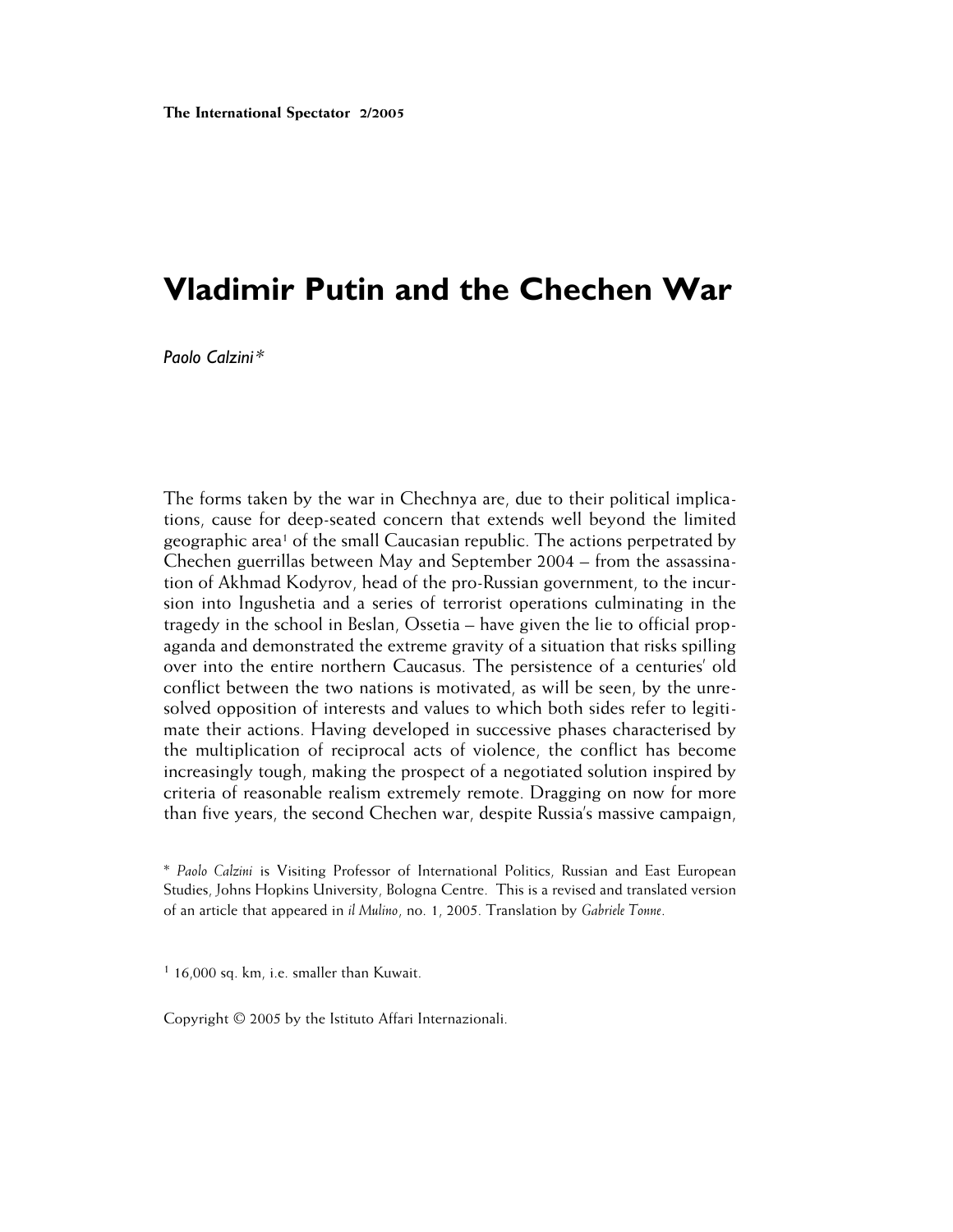remains unresolved from a military point of view and a failure from a political one – apart from having produced a humanitarian catastrophe.<sup>2</sup>

## **The choice of war**

Although tactical considerations have led the Russian authorities to defer the question of separatism, giving priority to the terrorist threat, it has always remained in the background.<sup>3</sup> There seems to be a deeply rooted awareness of the precarious equilibrium between the centre and the periphery – emphasised by the incongruencies of the federal experience of recent years – resulting from the country's size and the national, ethnic and religious diversity of its peoples (minority groups, of which a half are Muslim, account for almost 20 percent of the total).

The precedent set by the breakdown of the Soviet Union under the impetus of the Baltic, Ukrainian and Georgian secessionist movements added further reasons for concern, above all as regards control of the republics in the northern Caucasus. In fact, the picture offered by that area of great strategic and economic importance and characterised by widespread inter-ethnic tensions infected by the virus of Islamic fundamentalism is not comforting, especially at a time of difficulty in inter-state relations between Russia and Georgia, which lies along its southern border. The Chechensí demands for independence are seen as a potential cause of instability in that they could  $-$  through the so-called domino effect  $-$  trigger a widespread separatist trend, threatening Moscow's influence in the region.

The separatist rebel forces invoke universal values of justice in the context of national liberation movements against colonialism. The specific reference is to the right to self-determination which, under certain conditions,

<sup>&</sup>lt;sup>2</sup> A number of studies that merit attention have appeared on the Russian-Chechen conflict: among others, M. Evangelista, *The Chechen Wars, Will Russia Go the Way of the Soviet Union?* (Washington: Brookings Institution Press, 2002); A. Lieven, *Chechnya*, *Tombstone of Russian Power* (New Haven, Conn: Yale University Press, 1998); D. Trenin, A. Malascenko and A. Lieven, *Trevoznye Rubezi Rossii, Cecenskij Faktor* (Moscow: Carnegie Moscow Center, 2003). Fundamental for an overall evaluation of the conflict is: V. Tishkov, *Chechnya: Life in a War-Torn Society* (Berkeley: University of California Press, 2004). For a dramatic testimonial, see A. Politovskaia, *Cecenia, il Disonore Russo* (Rome: Fandango, 2003) and for an exhaustive overview of post-Beslan, see the article by A. Arbatov, "Nepravital'stvennyj Doklad", *Novaja Gazeta*, 11-13 October 2004.

<sup>3</sup> Chechnya obtained *de facto* independence after the first war with Russia (1994-96). In 1997, elections in Chechnya brought to power a moderate president in favour of independence, Aslan Mashkadov, flanked by the radical guerrilla commander Shamil Basaev, supported by the majority of the population.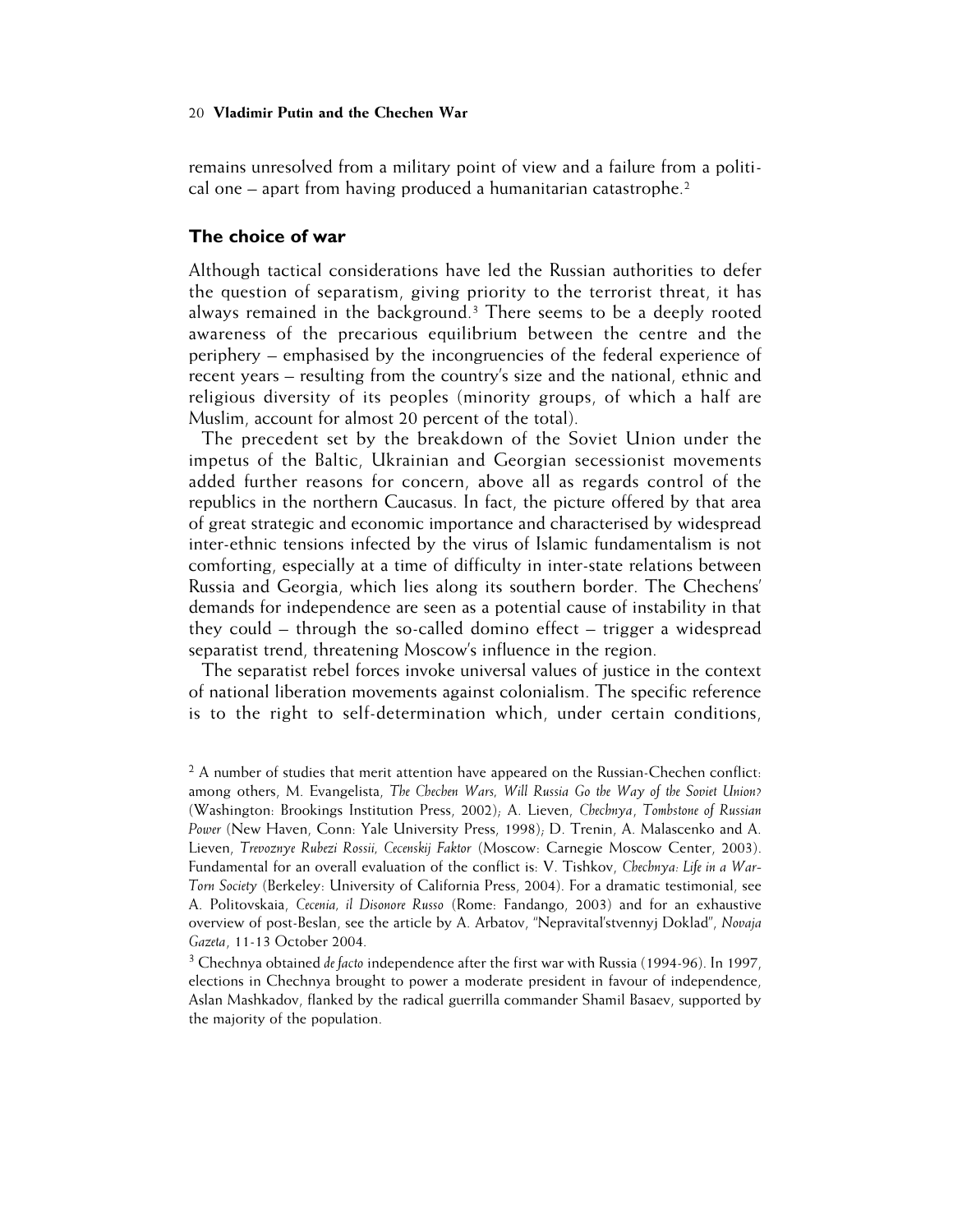legitimates the aspirations of an ethnic community to seek independence, in direct opposition to the right of a sovereign state to defend its territorial integrity in the maintenance of international order. These objectively irreconcilable principles set down in the UN Charter, both of high legal and ethical value, give equal importance to the demands of both antagonists in case of ethnic conflict. Hence the embarrassment of the Russian authorities in a situation that gives their adversary a position if not of advantage at least as equal, impacting negatively on the legitimacy of their political and military actions. And hence the emphasis the Kremlin has put on the terrorist actions and criminal infiltrations in the separatist movement in an attempt to undermine the credibility gained by the Chechen forces in their fight for independence.

The equation "terrorism equals separatism", instrumentally underscored by the Russians, is also meant to respond to criticism from both inside and outside the country for the ruthless way in which military operations are being conducted and the consequent widespread violations of human rights. The attacks of 11 September 2001 allowed Russia to present itself as a great power engaged alongside the West in the fight against the common enemy  $-$  international terrorism. In return, it could claim an important international role and obtain greater tolerance, especially from the US, towards the excesses registered in the war in Chechnya. To justify the widely documented brutality of the federal troops, the Russian authorities have resorted to arguments that are implicitly accepted today by many governments that use extreme forms of repression to deal with the terrorist threat.

Another factor that has added to the complexity of this war is the link between Islamic fundamentalism and the radical component of the Chechen rebel movement  $-$  more inclined towards terrorism  $-$  which is fighting to create a unified Islamic state in the Caucasus.<sup>4</sup> The external contribution of volunteers, arms and financing provided by a galaxy of fundamentalist organisations poses a problem for the Kremlin, as concerns both the possible stances its Muslim community may take, and political, diplomatic and economic relations with a number of Middle Eastern countries such as Saudi Arabia, Iran and Iraq.

The many factors at play – independence, terrorism, crime, Islamic fundamentalism – contribute to explaining the Kremlin's ambivalent, if not downright contradictory attitude towards the internal and external causes of the conflict. In an initial stage, coinciding with the 1994-96 war, the conflict

<sup>&</sup>lt;sup>4</sup> On the Islamisation of the Chechen conflict, see P. Brownfeld, "The Afghanisation of Chechnyaî, *The International Spectator*, vol. XXXVIII, no. 3, 2003.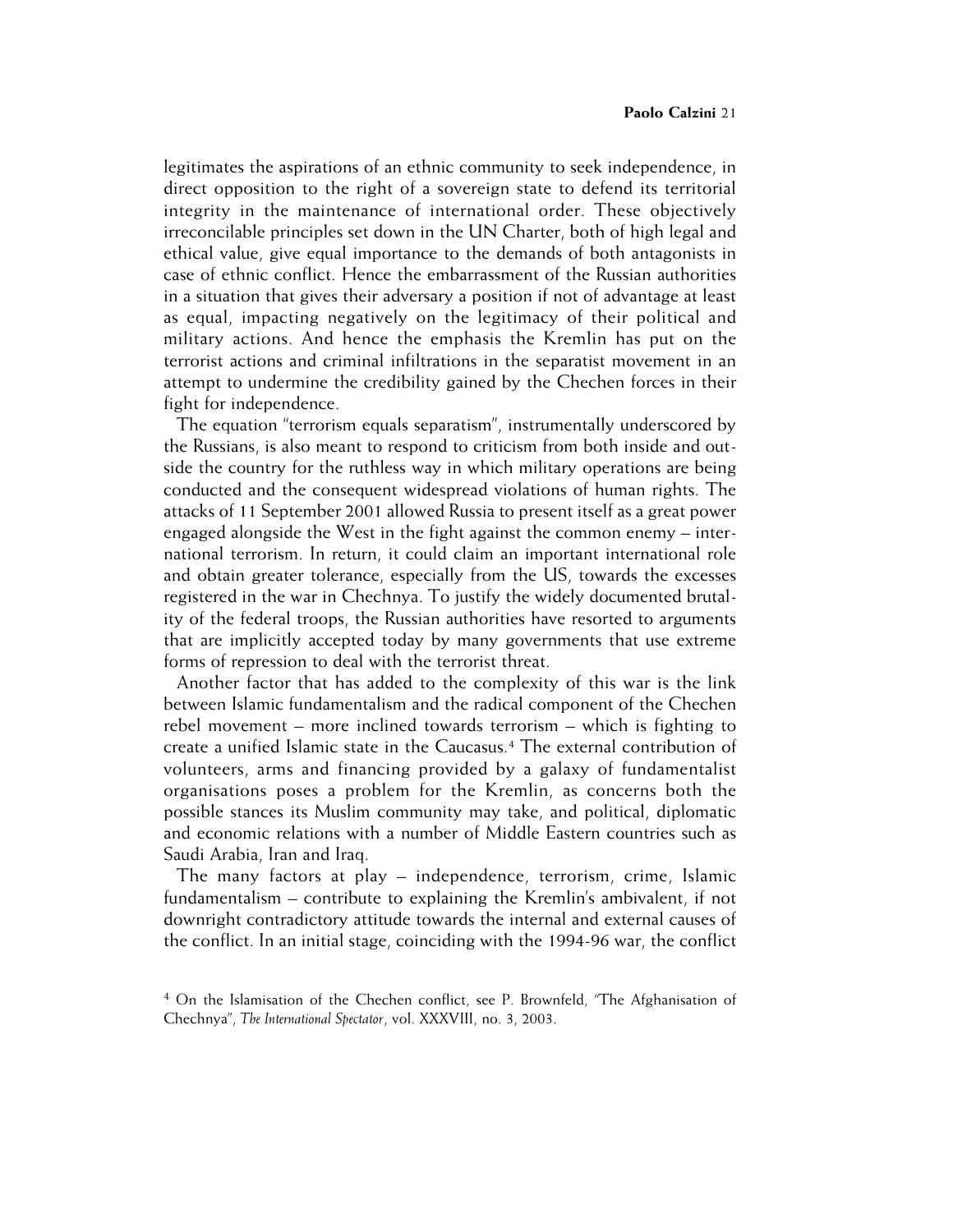was presented as a challenge to state authorities on the part of secessionist Chechen forces, allowing the Kremlin to claim its exclusive right  $-$  as national authority  $-$  to find a solution, in opposition to calls for mediation by the international community. With the launching of the second intervention in 1999 and subsequently in reaction to the Beslan tragedy, the Kremlin decided to give more emphasis to the threat of an external enemy, alluding to an action supported by international terrorist forces.

As a result of, among other things, the rigid censure imposed by the Kremlin, the war that is bloodying the Caucasian republic is marked by a lack of transparency in the management of military operations and parallel political initiatives. The tangle of interests involved is not limited to those of Russians vs Chechens, but also involves groups and factions on both sides. Once again, this multiplicity of actors highlights the complexity of "new wars" characterised by asymmetry between the forces fielded, in this case approximately 100,000 Russian troops and security personnel against a few thousand Chechens.

With the transition to guerrilla warfare after the initial phase of direct confrontation, the level of conflict increased not so much because of renewed impetus in affirming the ideals of independence, patriotism, etc, but because of the conditions of psychological, cultural and strategic tension in which the war unfolded. Chechnya, starting with the capital Grozny, was hit by a wave of uncontrolled destruction, causing large numbers of victims among the civilian population, subjected to both the brutality of the Russian and collaborationist contingents and to pressure from the radical rebel groups linked to Islamic extremism. The ever increasing recourse by Chechens to terrorism as a means of struggle can be seen as a reaction to the extreme brutality of the repression, even if it has strengthened the Kremlin's arguments justifying intervention. The suicide bombings carried out by "women martyrs" – a manifestation of the so-called "Palestinianisation" of the conflict – reveal the deep crisis of a society devastated by violence.

In the summer of 2002, more than two years after the beginning of the intervention, the situation of stalemate between the two sides and the evident decline in popular consensus for the Russian government's actions were causing concern for the Russia executive, especially Putin. Exponents of the Russian political world, European governments and organisations such as the Council of Europe and the Organisation for Security and Cooperation in Europe (OSCE) were pressing for attempts to be made to reach a negotiated solution.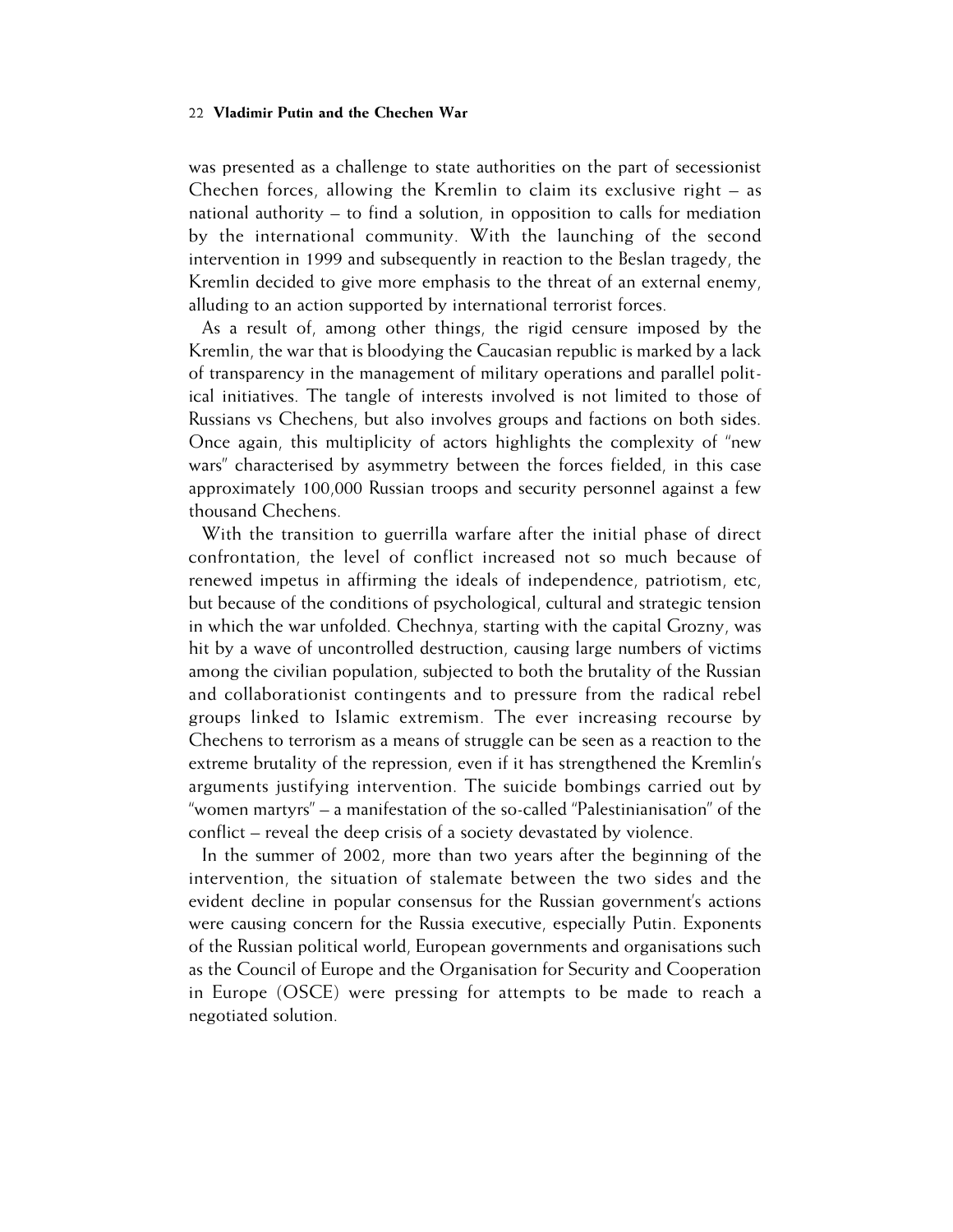## *Divide et impera*

The Moscow hostage crisis in October of the same year, of which the management by the Russian authorities was much criticised, marked a turning point in official policy, putting an end to all hypotheses of negotiations with the rebels. A new course known as "Chechenisation" was undertaken. It called for a downsizing of direct Russian involvement in the republic, while giving the administration in Grozny more responsibility. Members of the Chechen elite willing to collaborate with the occupants were co-opted into the local power system to promote a strategy well tested during Tsarist and Soviet times, based on the principle of "divide and rule". This line was formally sanctioned in 2003 with a referendum on the new Constitution and elections for a new president tasked with re-establishing stability in Chechnya.

The Russian plan to find a way out of the Chechen impasse by means of strong economic and security concessions to the republican authorities had the fault of being strongly biased. The main shortcoming of a process that was to bring into being an administration supported by popular consensus was the exclusion of a crucial component in the Chechen equilibria, the separatists. The underlying logic was the totally unrealistic conviction that a peace agreement can be reached by choosing oneís interlocutors among allies while ignoring the adversaries. The ballots cast in May and October 2003, although characterised by systematic manipulations (as denounced by Chechen and Russian NGOs, as well as Western organisations including the Council of Europe) satisfied official expectations. Putin had no doubts: "We have resolved the last serious problem relative to the restoration of Russia's territorial integrity.<sup> $15$ </sup> As for the real meaning of the vote, it was generally taken to reflect the desire for security and stability  $-$  linked to an end to Russian occupation  $-$  of a people traumatised by years of war.

The novelty of the new Constitution was that in principle it granted the formally sovereign republican authorities a certain degree of autonomy so as to strengthen their prestige in the citizens' eyes. As this commitment contradicted the official policy of centralisation pursued in the previous three years through the creation of strict control structures, it is no wonder that the division of competences between Moscow and Grozny has still not been defined. The newly elected Chechen president, Akhmad Kadyrov, designated by the Kremlin, was a leading figure in the narrow Chechen elite and had been a collaborationist from the beginning of the conflict. A religious and rising political leader with his own following, for the Russians he represented the strongman of the moment who had to be supported to

<sup>5</sup> *RFE-RL*, 25 May 2003.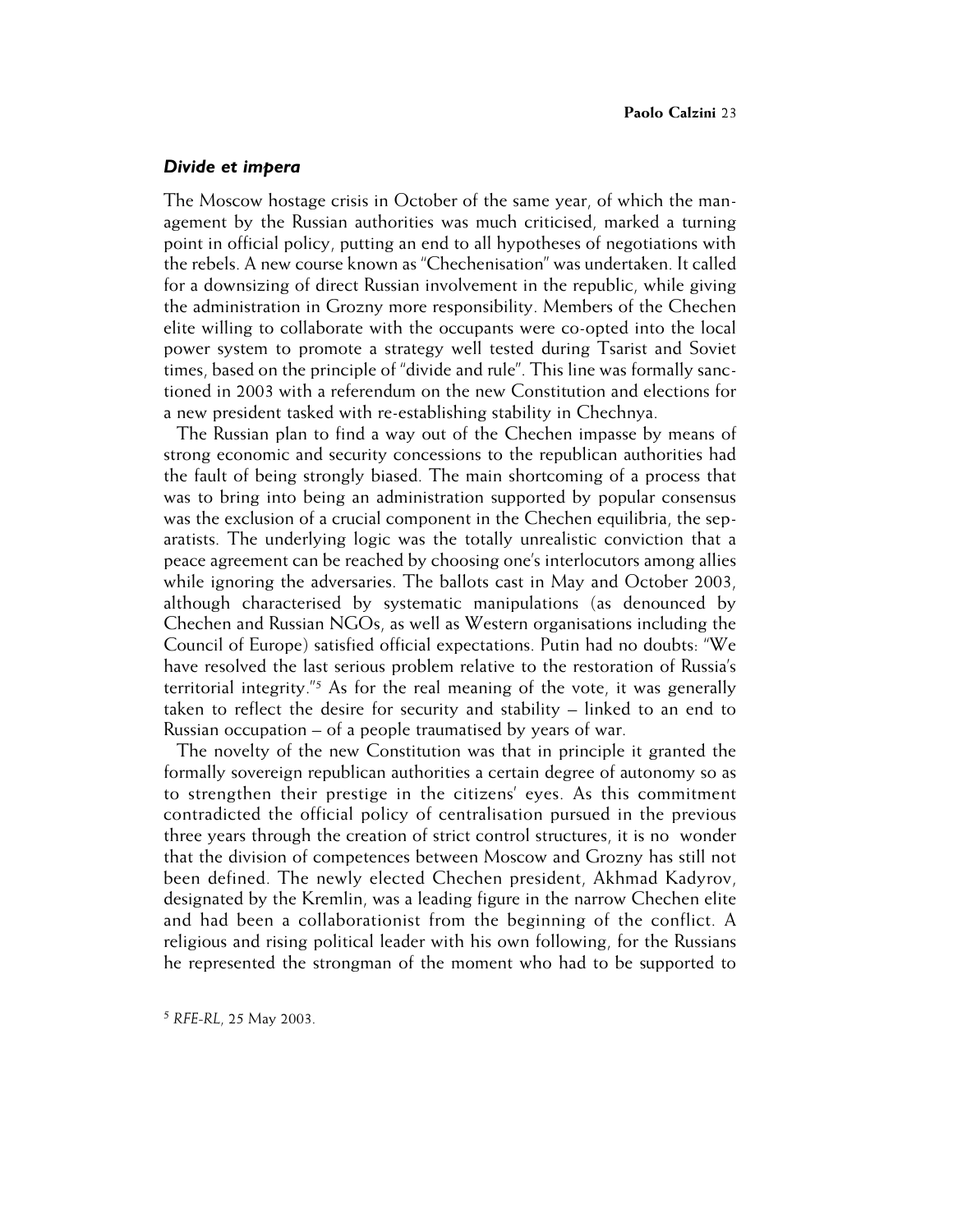enable progress along the road to Chechenisation.

Significant was the policyís inherent ambiguity: it was to be pursued by a man who, aware of the irremovable ties between Russia and Chechnya, on the one hand, was willing to take a subordinate role, while on the other, driven by personal ambition, clan interests and a sincere attachment to the Chechen nation, was keen on ensuring some margin of initiative for himself. There was also the unsolved problem of the degree of autonomy that the Russian government was actually willing to concede the Chechen administration: while acting as an antidote to independentist aspirations it was not supposed to erode Russian influence in the region. Subject to contrasting pressures, this delicate position was ably managed by the new president. As head of the new government, Kadyrov aggressively pursued – also in hopes of strengthening his personal influence  $-$  the promotion of national values, the re-establishment of internal order and a relaunching of the economy.

However, the shortcomings of a policy compromised from the outset by the stigma of subordination to Russian power were accentuated by the inefficiency of Groznyís management of public, marked by widespread corruption and factiousness. As was to be expected, Maskhadov and the independentists were outlawed, sealing an insuperable rift. But even non-aligned exponents of the influential Chechen diaspora in Moscow were not brought in. In preferring not to broaden his base to seek the consensus needed to undertake a process of normalisation, Kadyrov revealed his limits: while strong tactically, he lacked a constructive political strategy open to Chechen society.

Kadyrovís assassination in May 2004, less than a year after his mandate began, brought this course to a brusque halt. It also made manifest the weakness of a strategy based on the leadership of a single person in such an unstable context, which had already seen the physical elimination of the two previous presidents. Faced with this overwhelming event, the Russian authorities opted for continuity out of fear that a power void in the republic could have destabilising repercussions on the entire Caucasus area. Chechnya, ignored by the official information system throughout this entire period, which took it for granted that lacking terrorist acts – Russian public opinion, engrossed in its daily problems, would have little interest in such a distant area, suddenly jumped back into the spotlight and was to remain there for the following months.

The death of the strongman in Grozny hit Putin hard, as he had made the fight against Chechen separatism and terrorism one of the basic planks of his political platform. Determined to go ahead with the progressive restructuring of the state system undertaken in previous years, the Russian president found himself faced with a problem that could take on national dimensions, compromising the whole operation. Given the emergency situation, the Kremlinís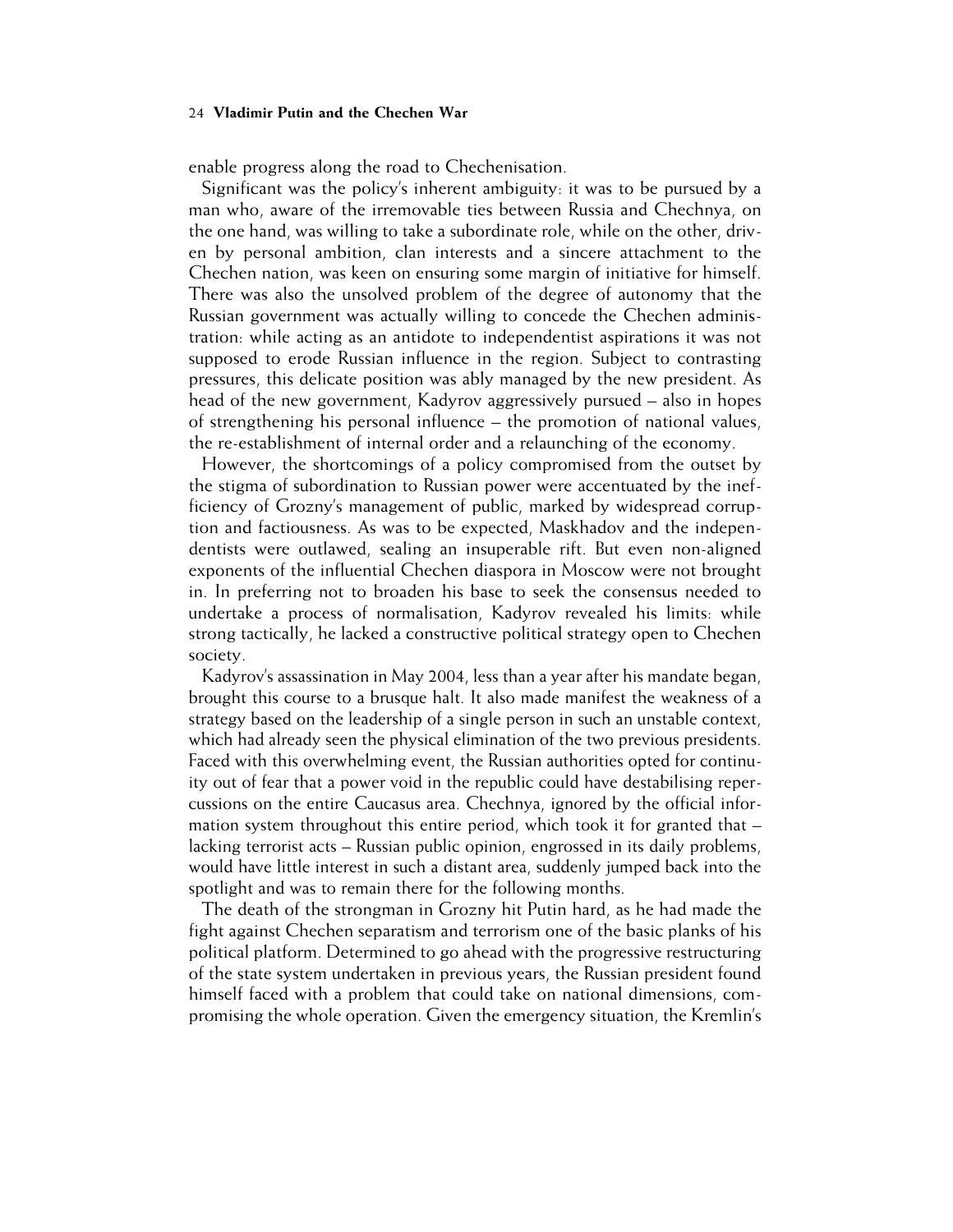first reaction to the massive incursion of rebel forces into the neighbouring republic of Ingushetia, taken to signal a possible spread of the conflict throughout the northern Caucasus, was to persevere in its original plan. Confirmation of the Chechenisation policy meant election of a new president in the person of collaborationist general Alu Alkhanov, flanked by the son of the assassinated president, Razman, head of the feared pro-Russian militia.

## **Beslan and the "strong state"**

This strategy had not yet been implemented when  $\overline{a}$  confirming the pessimistic predictions of the risks of a spillover of the conflict  $-$  the situation precipitated with the sortie of a terrorist commando into the neighbouring republic of Ossetia. The tragedy in the school in Beslan profoundly changed the Russian authoritiesí and public opinionís perception of the context in which the war was taking place. The convulsive management of the crisis and its disastrous conclusion made it evident to all that the situation was out of control, the result of the devastating intersection of a lack of political acumen, incompetence on the part of the secret services, and the ferocious determination of the terrorist commando.

Assessments vary as to the meaning of the terrorist action, its organisation, the identity of those who perpetrated it and those behind it, and its motivations. The diverse possible interpretations, leading to different political choices, all derived from one basic question: does the conflict have prevalently internal or external roots? Assuming that the raid in Ossetia was not linked to the Chechen situation and had to be considered a separate act aimed at destabilising the Caucasian area, the Russian authorities stuck to their thesis, maintained throughout the years, that the action was organised with foreign support. An atmosphere of suspicion settled in on the Kremlin, inspired by the "foreign enemy" formula often used during the Soviet period. Putin declared, "... What we are facing is direct intervention of international terror directed against Russia. This is a total, cruel and full-scale war....<sup>"6</sup>

Thus security  $-$  found to be lacking as a result of the inefficiency of the secret services and intelligence – suddenly became the testbed of the prestige, even if not the popularity, of the Russian president, promoter of the strong Russian state, now revealed in all its weakness. The unprecedented increase in budget resources that followed, of which more than one third were allocated to the Ministries of the Interior and of Defence, reflected the effort made to bring lustre back to those sectors of the state machine that had

<sup>6</sup> Address by President Vladimir Putin, 4 September 2004 <http://president.kremlin.ru/eng/ speeches/ 2004/09/04/1958\_type82912\_76332.shtml>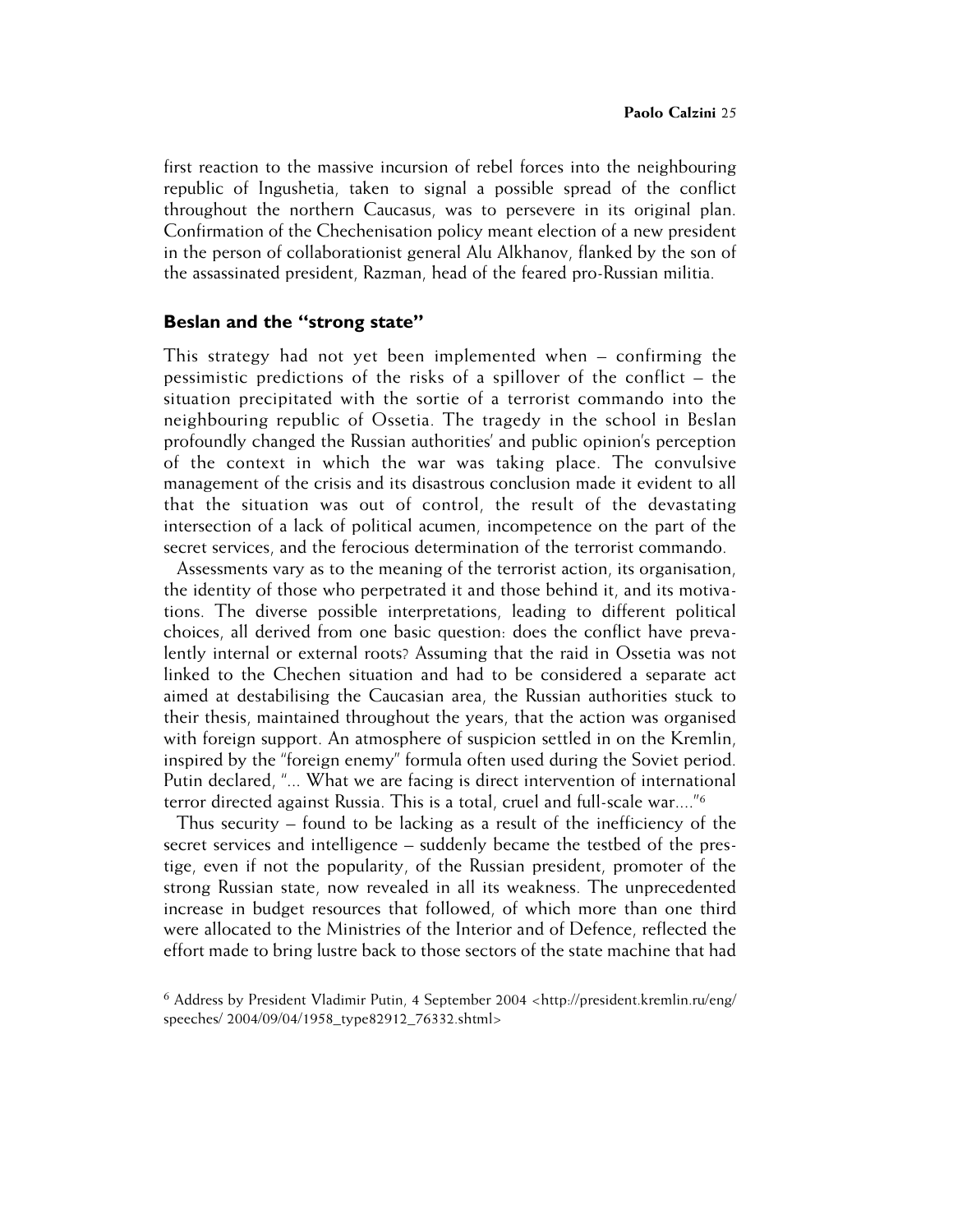traditionally guaranteed its greatness. It is symptomatic that after the Beslan tragedy, Putin expressed nostalgia for the Soviet past, when Russia was seen, in his words, as "an impressive state and a great power".<sup>7</sup>

Reference to the strong state returned with all the rhetorical emphasis demanded by the deliberately dramatised atmosphere in an appeal to the values of militant patriotism. The need for military opposition to what was presented as a threat to the survival of the Russian nation was used to justify a decisive step in the process of consolidating state structures. The measures proposed on election reform and reform of the system of nominating presidents of the regions and the republics  $-$  the spearhead of what the Russian press called the "September revolution"  $-$  were the final touches put on the "executive vertical" system of power. There seems to be something to the idea that the recent terrorist escalation offered Putin the opportunity to implement during his second term a plan for economic and political restructuring that he had already been considering for some time. Not unlike in autumn 1991 at the end of Yeltsin era, when a series of terrorist acts "fortuitously" coincided with a demanding moment in the regime's development which, putting the accent on security, called for the mobilisation of the people in favour of the path taken.<sup>8</sup>

The measures presented in the Duma revealed a trend which can rightfully be defined as authoritarian, starting with the reform of centre/periphery relations which openly questioned the functionality of the current federal system. Motivated by the dysfunctions of the republican administrations brought to the fore by the incapacity of Ingushetian and Ossetian presidents, Murat Zjazikov and Alexander Dzasoxov, respectively, to cope with the Beslan crisis, the policy of transfer of powers to the central authorities in Moscow was confirmed. The cancellation of presidential elections, replaced by direct nominations by the Kremlin, is of particular concern, especially as regards the republics in the northern Caucasus, as it will probably exclude the more representative local leaders. All of this took place in an atmosphere in which the evocation of local nationalisms  $-\alpha$  as demonstrated by the growing tensions between traditionally contrasting communities such as Ingush and Ossetians, Circassians and Karachays, Kabardians and Balkarians, and various Daghestani groups  $-$  could undermine the precarious equilibria that uphold the complex ethnic mosaic in the North Caucasus.

<sup>7</sup> V. Putin, press conference in *Novosti*, 6 September 2004.

<sup>8</sup> Some surveys show, on the other hand, that in contrast to official expectations, the peopleís concerns for terrorism and the war rank far below those of everyday hardships (survey carried out by the Institute for Social Studies of the Russian Academy of Science, published in *Novosti*, 27 October 2004.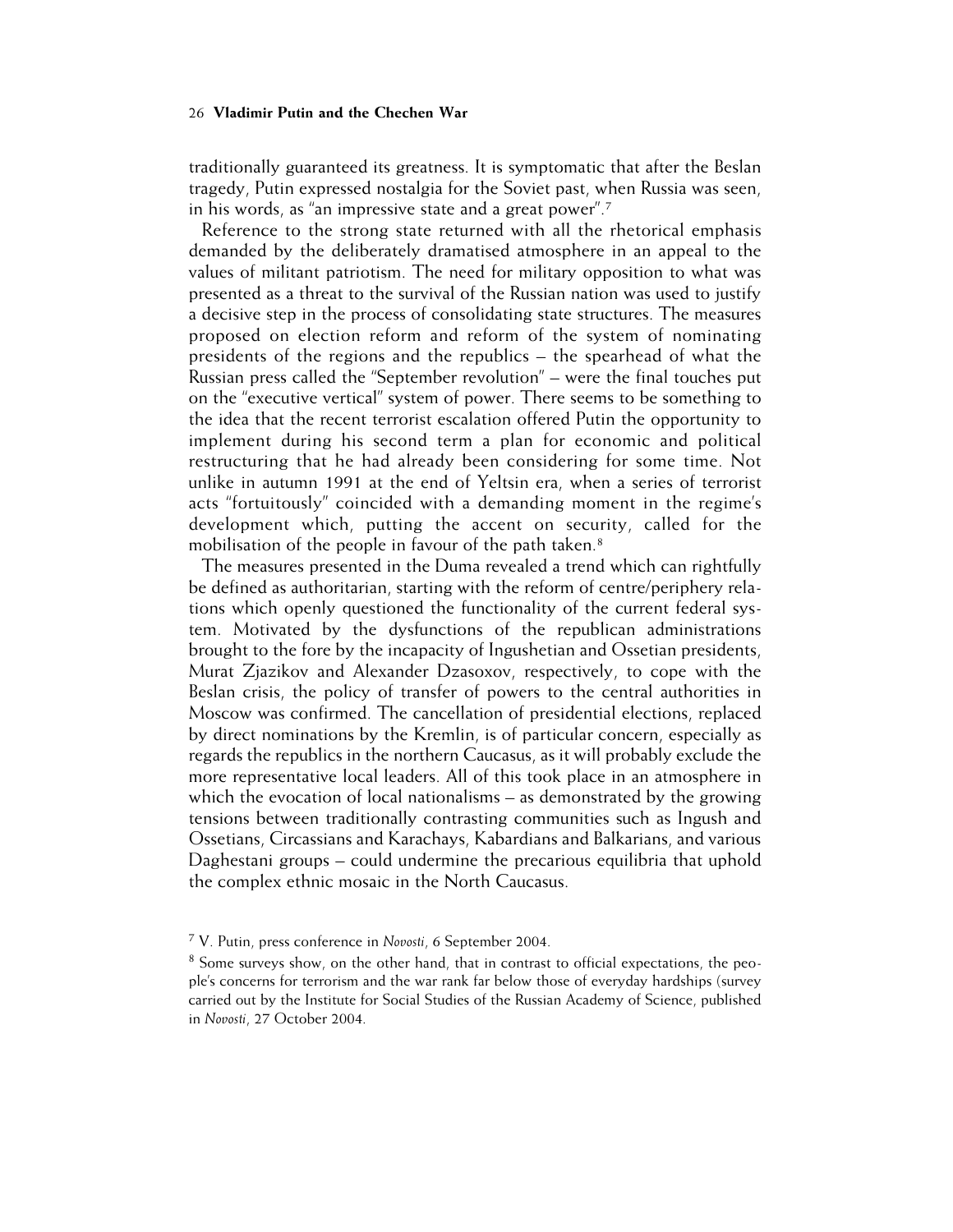Therefore, above and beyond the Chechen case, the situation in the region is one of latent instability which the Kremlin's current centralising policy does not seem to be able to tackle. Confiscating the rights of the electorate and annulling their prerogatives of representation of local interests reduces the margin of interaction between local communities and the Moscow administration, weakening the latter's base of legitimacy. The policy could even compromise the plans for support of the Caucasian economies, above all that of Chechnya, drawn up in the awareness that only an improvement in the quality of life can reduce the causes of the widespread social tensions in those republics  $-$  unemployment, poverty, crime.

This centralisation of power has been paralleled by further fragmentation of the Chechen rebel forces, who have lost even more of those original characteristics that to some extent made them a coordinated military formation. Today, they are simply armed groups sometimes intent on banditry, largely responding to the rules of the clan. The events in Beslan, claimed in a mad declaration to have been perpetrated by Basaev, and firmly condemned by the deposed president Mashkadov, alarmed by the loss in terms of image of the independentist cause, led to an apparently definitive break between the radical Islamist wing and the pragmatic lay one. Mashkadov's position was tricky: under pressure from the terrorist groups on the one hand and the Russian authorities on the other, he found it increasingly difficult to control the rebel forces' initiatives.

A direct result of the conflict, with its violence and humiliations  $-$  and this could have unexpected consequences – has been another profound change in the Chechen resistance movement. The younger generation that has grown up with the war no longer takes up arms to demand independence but is mainly driven by feelings of desperation and revenge. The rebellion – having transcended all motivations – has become an end in itself. In parallel, the catchment area for recruits has spread to other ethnic groups besides the Chechens: the Ingush, the Kabardians, the Daghestani.

# **Impossible negotiations**

The proliferation of episodes of violence in a vicious circle of terrorist acts and retaliatory operations has exasperated relations between the two sides, making the promotion of negotiations difficult even on a procedural level. In fact, those in favour of negotiations both among the Chechen rebels and above all in the Russian hierarchy have become so marginalised that it is highly unlikely that they would be able to play an interlocutory role in seeking a solution to the conflict. A new element however was the decision last fall by moderate Chechen leader Umar Khambiev, former Minister of Health